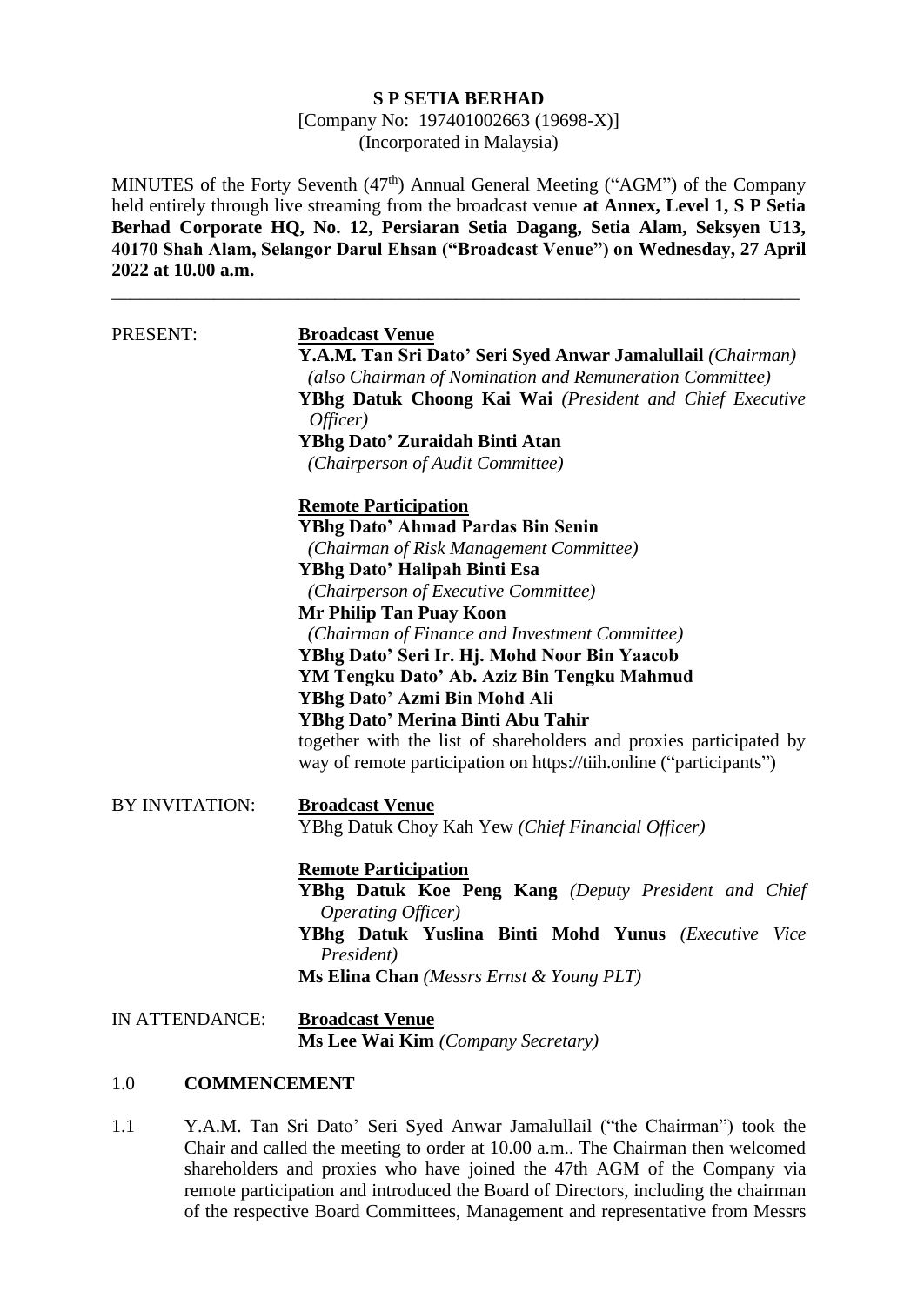Ernst & Young PLT, to the participants.

1.2 The Company Secretary confirmed that a quorum was present.

## 2.0 **NOTICE**

2.1 The notice convening the meeting was, with the permission of the meeting, taken as read.

\_\_\_\_\_\_\_\_\_\_\_\_\_\_\_\_\_\_\_\_\_\_\_\_\_\_\_\_\_\_\_\_\_\_\_\_\_\_\_\_\_\_\_\_\_\_\_\_\_\_\_\_\_\_\_\_\_\_\_\_\_\_\_\_\_\_\_\_\_\_\_\_\_\_

- 2.2 The Chairman informed that pursuant to Paragraph 8.29A of Bursa Malaysia Securities Berhad Main Market Listing Requirements, the resolutions set out in the Notice of 47th AGM dated 29 March 2022 would be voted by way of a poll via online remote voting on **https://tiih.online**. In this regard, the Chairman informed that the voting session would commence from 10.00 a.m. until such time the Chairman declares the voting session close. The Chairman advised the participants on their voting rights.
- 2.3 The Chairman further informed that for purposes of the poll, the Company had appointed Tricor Investor & Issuing House Services Sdn Bhd ("Tricor") as the poll administrator and Coopers Professional Scrutineers Sdn Bhd as scrutineers to validate the votes casted.
- 2.4 A video presentation from Tricor was played to brief the participants on the online remote voting process.
- 2.5 The Company Secretary informed that the Company had received a total of 214 proxy forms from ordinary shareholders representing total shareholdings of 3,498,416,206 ordinary shares or 86% of the issued ordinary shares of the Company. Shareholders holding 425,844,454 ordinary shares, representing 10.47% of the issued ordinary shares of the Company had appointed the Chairman of the meeting as their proxies.

#### 3.0 **AUDITED FINANCIAL STATEMENTS**

- 3.1 The audited financial statements of the Company for the financial year ended 31 December 2021 ("FY2021") together with the reports of the Directors and Auditors thereon were tabled for the meeting's consideration.
- 3.2 The Chairman invited YBhg Datuk Chong Kai Wai ("YBhg Datuk Choong"), President and Chief Executive Officer, to give a presentation on the Group's results for the FY2021 and outlook for 2022.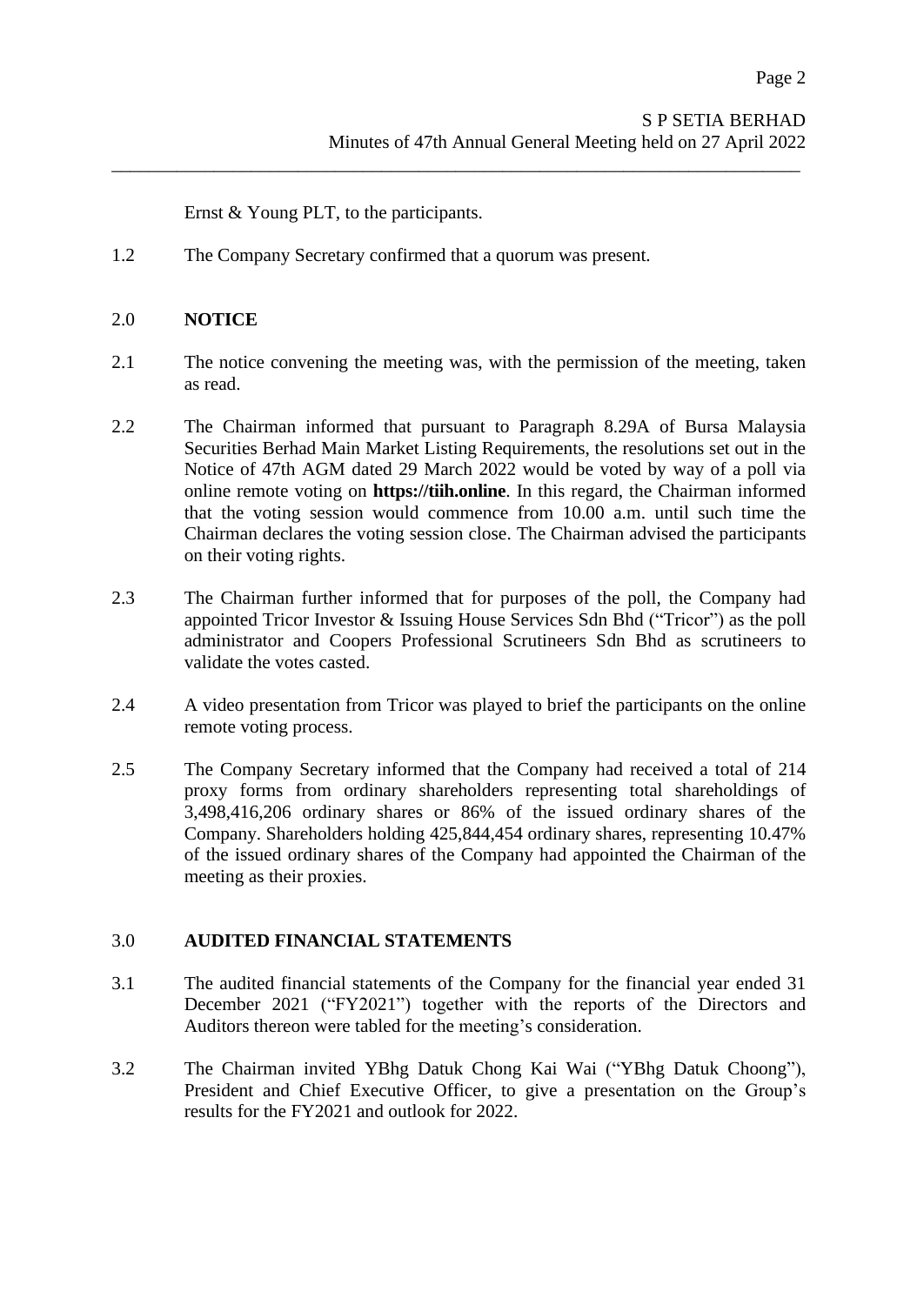3.3 Upon completion of the presentation by YBhg Datuk Choong, the Chairman then informed that the Company had received a letter from Minority Shareholders Watchdog Group ("MSWG") dated 15 April 2022 and the Company would respond to MSWG's letter later, during the question and answer session. For expediency of the meeting, the Company proceeded with the remaining items on the Agenda before responding to questions from the participants.

\_\_\_\_\_\_\_\_\_\_\_\_\_\_\_\_\_\_\_\_\_\_\_\_\_\_\_\_\_\_\_\_\_\_\_\_\_\_\_\_\_\_\_\_\_\_\_\_\_\_\_\_\_\_\_\_\_\_\_\_\_\_\_\_\_\_\_\_\_\_\_\_\_\_

# 4.0 **RE-ELECTION OF DIRECTORS RETIRING PURSUANT TO CLAUSE 102 OF THE COMPANY'S CONSTITUTION**

# 4.1 **Y.A.M. Tan Sri Dato' Seri Syed Anwar Jamalullail [Resolution 1]**

- 4.1.1 The Chairman passed the chair to YBhg Dato' Ahmad Pardas Bin Senin in view that Resolution 1 was in regard to his re-election.
- 4.1.2 Y.A.M. Tan Sri Dato' Seri Syed Anwar Jamalullail retired in accordance with Clause 102 of the Company's Constitution and, being eligible, offered himself for re-election. His profile was set out on page 155 of the Integrated Report 2021.
- 4.1.3 YBhg Dato' Ahmad Pardas bin Senin had then passed the chair back to Y.A.M. Tan Sri Dato' Seri Syed Anwar Jamalullail to continue with the proceedings of the meeting.

# 4.2 **Mr Philip Tan Puay Koon [Resolution 2]**

4.2.1 Mr Philip Tan Puay Koon retired in accordance with Clause 102 of the Company's Constitution and, being eligible, had indicated his willingness to be re-elected as a Director of the Company. His profile was set out on page 161 of the Integrated Report 2021.

# 4.3 **YBhg Dato' Azmi Bin Mohd Ali [Resolution 3]**

4.3.1 YBhg Dato' Azmi Bin Mohd Ali retired in accordance with Clause 102 of the Company's Constitution and, being eligible, had indicated his willingness to be reelected as a Director of the Company. His profile was set out on page 163 of the Integrated Report 2021.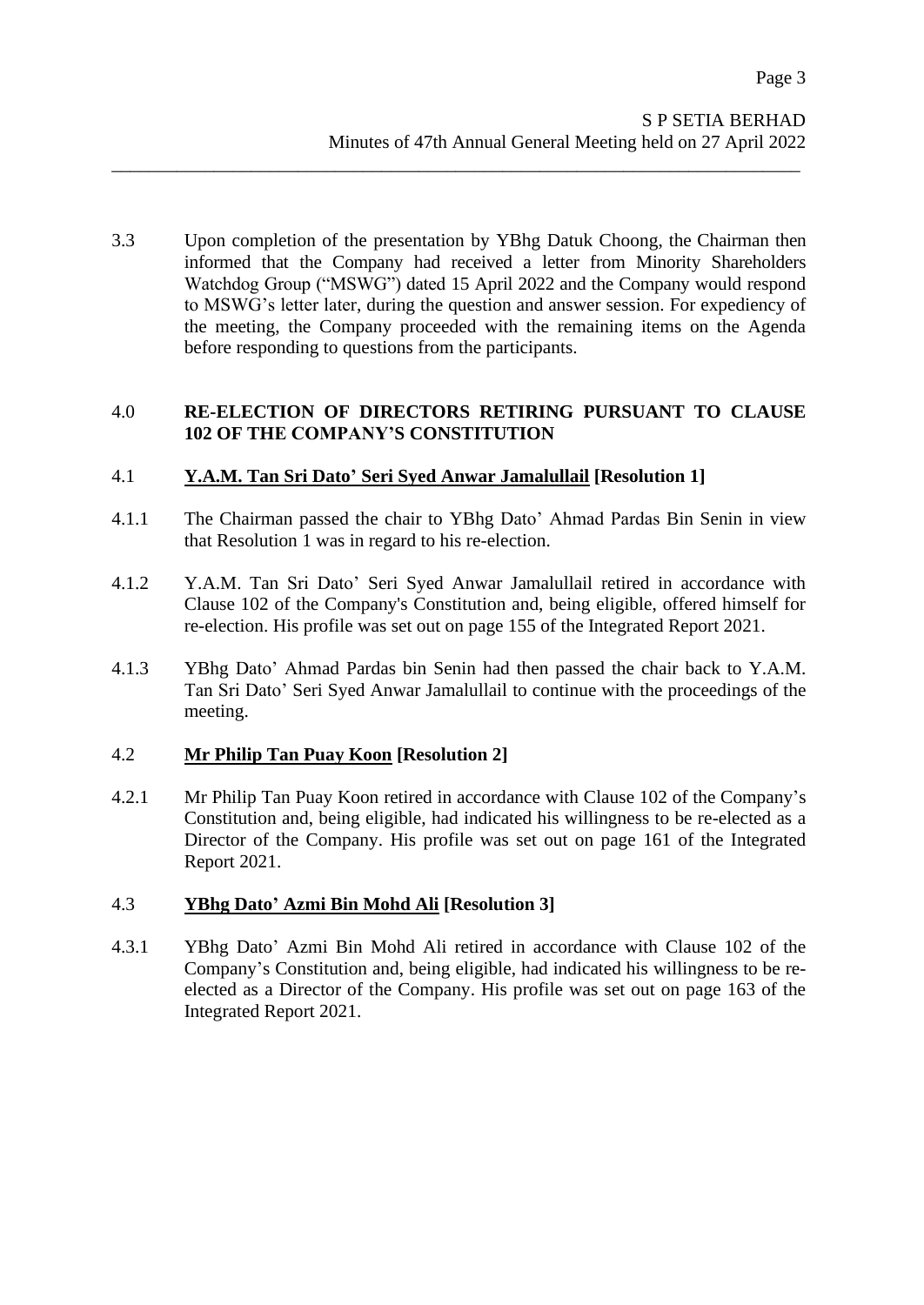# 5.0 **RE-ELECTION OF DIRECTORS RETIRING PURSUANT TO CLAUSE 107 OF THE COMPANY'S CONSTITUTION**

\_\_\_\_\_\_\_\_\_\_\_\_\_\_\_\_\_\_\_\_\_\_\_\_\_\_\_\_\_\_\_\_\_\_\_\_\_\_\_\_\_\_\_\_\_\_\_\_\_\_\_\_\_\_\_\_\_\_\_\_\_\_\_\_\_\_\_\_\_\_\_\_\_\_

## 5.1 **YBhg Datuk Choong Kai Wai [Resolution 4]**

5.1.1 YBhg Datuk Choong Kai Wai retired in accordance with Clause 107 of the Company's Constitution and, being eligible, had indicated his willingness to be reelected as a Director of the Company. His profile was set out on page 155 of the Integrated Report 2021.

## 5.2 **YBhg Dato' Merina Binti Abu Tahir [Resolution 5]**

5.2.1 YBhg Dato' Merina Binti Abu Tahir retired in accordance with Clause 107 of the Company's Constitution and, being eligible, had indicated her willingness to be reelected as a Director of the Company. Her profile was set out on page 163 of the Integrated Report 2021.

## 6.0 **PAYMENT OF DIRECTORS' FEES FOR THE PERIOD FROM 28 APRIL 2022 UP TO THE NEXT AGM OF THE COMPANY [Resolution 6]**

6.1 Resolution 6 was with regard to the payment of Directors' Fees amounting to RM50,000 per month for the Non-Executive Chairman and RM12,000 per month for each of the Non-Executive Directors for the period from 28 April 2022 up to the date of the next AGM of the Company.

## 7.0 **PAYMENT OF DIRECTORS' OTHER REMUNERATION AND BENEFITS TO THE NON-EXECUTIVE DIRECTORS FOR THE PERIOD FROM 28 APRIL 2022 UP TO THE DATE OF THE NEXT AGM OF THE COMPANY [Resolution 7]**

- 7.1 Resolution 7 was with regard to the payment of Directors' other remuneration and benefits for the period from 28 April 2022 up to the date of the next AGM of the Company amounting to approximately RM2,200,000.
- 7.2 The details of other remuneration and benefits were set out in the Explanatory Note 2 of the Notice of the AGM. It was noted that the other remuneration and benefits were necessary for the Directors to defray expenses incurred in the discharge of their duties as Directors of the Company.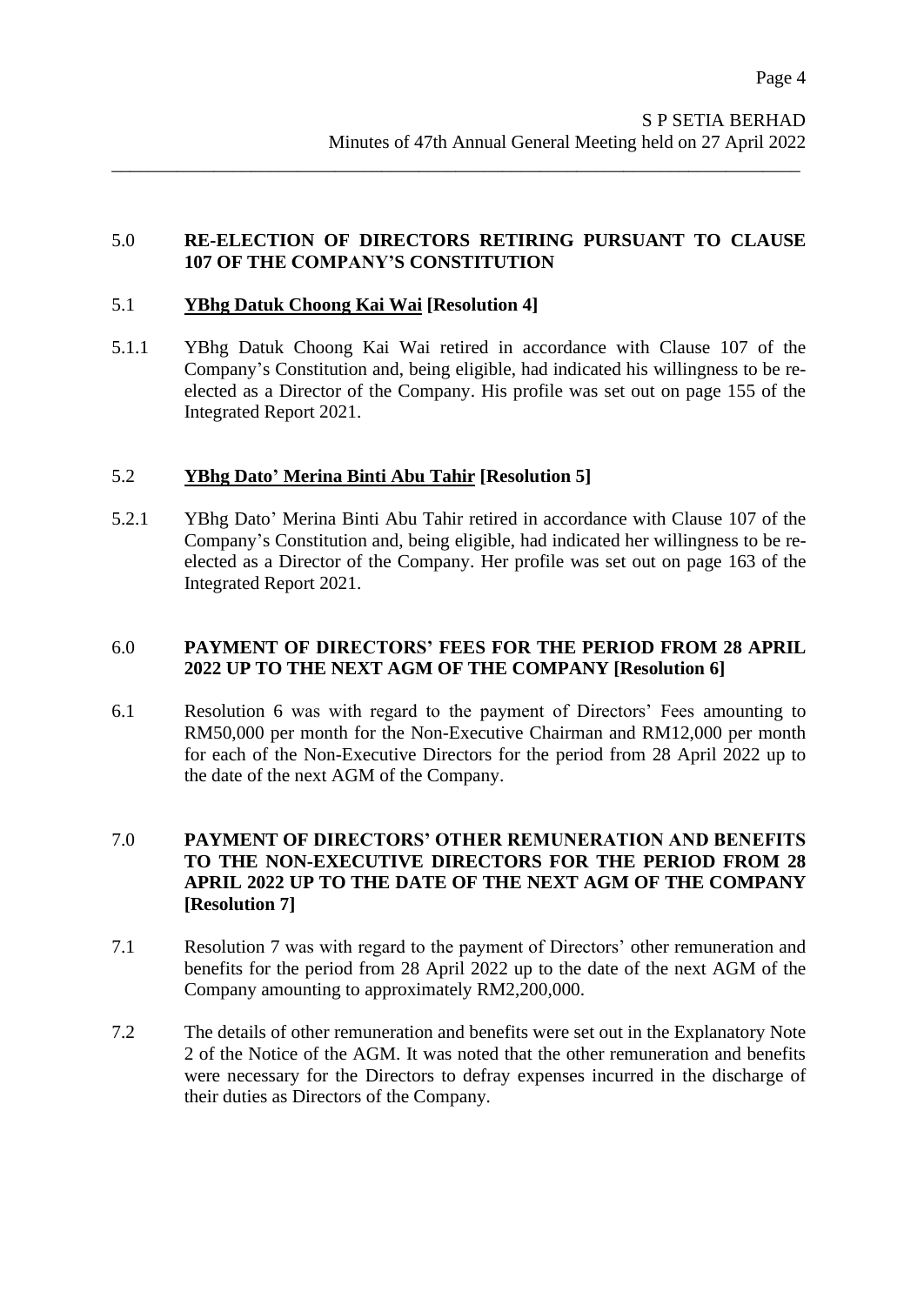## 8.0 **RE-APPOINTMENT OF AUDITORS [Resolution 8]**

8.1 Resolution 8 was with regard to the re-appointment of Messrs Ernst & Young PLT, Chartered Accountants, the retiring auditors as auditors of the Company for the ensuing year and authorization to the Directors to fix their remuneration.

\_\_\_\_\_\_\_\_\_\_\_\_\_\_\_\_\_\_\_\_\_\_\_\_\_\_\_\_\_\_\_\_\_\_\_\_\_\_\_\_\_\_\_\_\_\_\_\_\_\_\_\_\_\_\_\_\_\_\_\_\_\_\_\_\_\_\_\_\_\_\_\_\_\_

#### **SPECIAL BUSINESS**

## 9.0 **PROPOSED SHAREHOLDERS' MANDATE FOR RECURRENT RELATED PARTY TRANSACTIONS OF A REVENUE OR TRADING NATURE AS SPECIFIED IN SECTION 2.3.1 OF THE CIRCULAR TO SHAREHOLDERS DATED 29 MARCH 2022 [Resolution 9]**

- 9.1 Resolution 9 was with regard to the proposed shareholders' mandate for the Company and its subsidiaries to enter into and give effect to specified recurrent related party transactions of a revenue or trading nature of the S P Setia group of companies with specified classes of related parties (as defined in the Main Market Listing Requirements of Bursa Malaysia Securities Berhad and as specified in Section 2.3.1 of the Circular to Shareholders dated 29 March 2022).
- 10.0 **PROPOSED RENEWAL OF THE AUTHORITY TO ALLOT AND ISSUE NEW ORDINARY SHARES IN THE COMPANY, FOR THE PURPOSE OF THE COMPANY'S DIVIDEND REINVESTMENT PLAN THAT PROVIDES THE SHAREHOLDERS OF THE COMPANY THE OPTION TO ELECT TO REINVEST THEIR CASH DIVIDEND IN NEW S P SETIA SHARES [Resolution 10]**
- 10.1 Resolution 10 was with regard to the renewal of authority to allot and issue new ordinary shares in the Company pursuant to the Dividend Reinvestment Plan of the Company.

## 11.0 **PROPOSED PAYMENT TO FORMER INDEPENDENT NON-EXECUTIVE DIRECTOR OF THE COMPANY, THE LATE PUAN NORAINI BINTI CHE DAN (Resolution 11)**

11.1 Resolution 11 was with regard to the proposed payment of RM50,000 to the late Puan Noraini Binti Che Dan, former Independent Non-Executive Director of the Company, based on compassionate grounds due to COVID-19.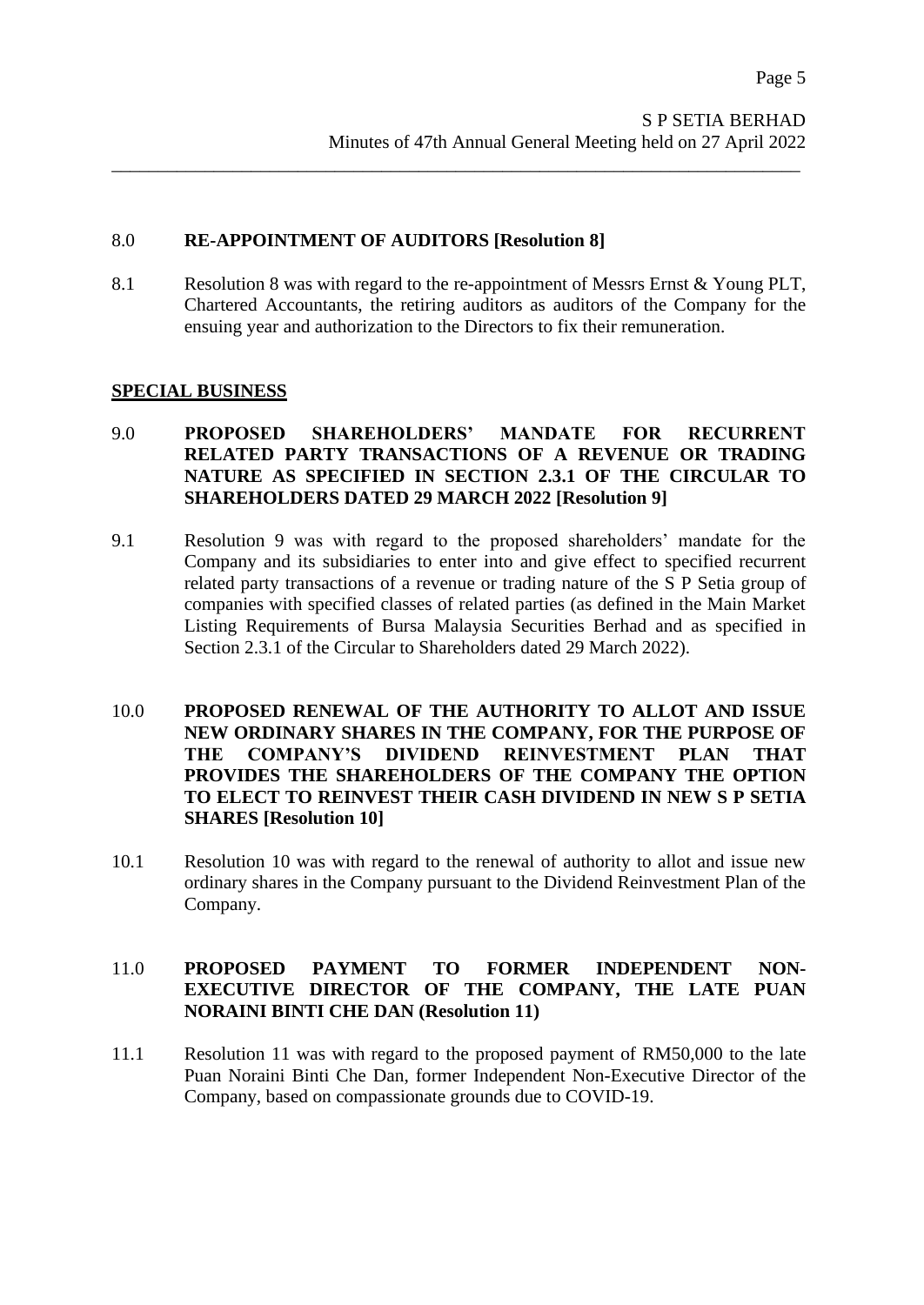# 12.0 **PROPOSED ALLOCATION OF OPTIONS TO YBHG. DATUK CHOONG KAI WAI UNDER THE COMPANY'S LONG TERM INCENTIVE PLAN (Resolution 12)**

\_\_\_\_\_\_\_\_\_\_\_\_\_\_\_\_\_\_\_\_\_\_\_\_\_\_\_\_\_\_\_\_\_\_\_\_\_\_\_\_\_\_\_\_\_\_\_\_\_\_\_\_\_\_\_\_\_\_\_\_\_\_\_\_\_\_\_\_\_\_\_\_\_\_

12.1 Resolution 12 was with regard to the proposed allocation of Options under the Employee Share Option Scheme to subscribe up to 642,800 new ordinary shares of the Company to YBhg Datuk Choong under the Company's Long Term Incentive Plan.

# **13. QUESTION AND ANSWER SESSION**

- 13.1 The Chairman invited the Company Secretary to read out the questions from MSWG via letter dated 15 April 2022 and YBhg Datuk Choong and YBhg Datuk Choy Kah Yew ("Datuk Choy") to address the questions from MSWG, as attached to these Minutes as Appendix A.
- 13.2 The Chairman then invited the Company Secretary to read out the written questions from shareholders received up to 25 April 2022 and YBhg Datuk Choong and YBhg Datuk Choy to address the written questions, as attached to these Minutes as Appendix B.
- 13.3 Thereafter, the Management dealt with the questions submitted by participants during the proceedings of the 47th AGM. The Board took note of the participants' suggestion of providing e-wallet or e-vouchers to shareholders who participated in the 47th AGM and proceeded to address other questions raised by the participants. The list of questions raised by the participants and the Company's responses, other than those questions that had been dealt with earlier, is attached to these Minutes as Appendix C.
- 13.4 There being no further questions, the Chairman informed that the voting session would close at 11.00 a.m..
- 13.5 At 11.00 a.m., the Chairman then declared the voting session closed and adjourned the meeting to count and validate the votes. He informed the participants that the meeting would resume at 11.20 a.m. for declaration of the poll results.

# **14.0 ANNOUNCEMENT OF RESULTS**

14.1 At 11.40 a.m., the Chairman called the meeting to order for the declaration of the poll results which had been verified by the Scrutineers. The poll results were projected on the screen of the live webcast and attached to these Minutes as Appendix D.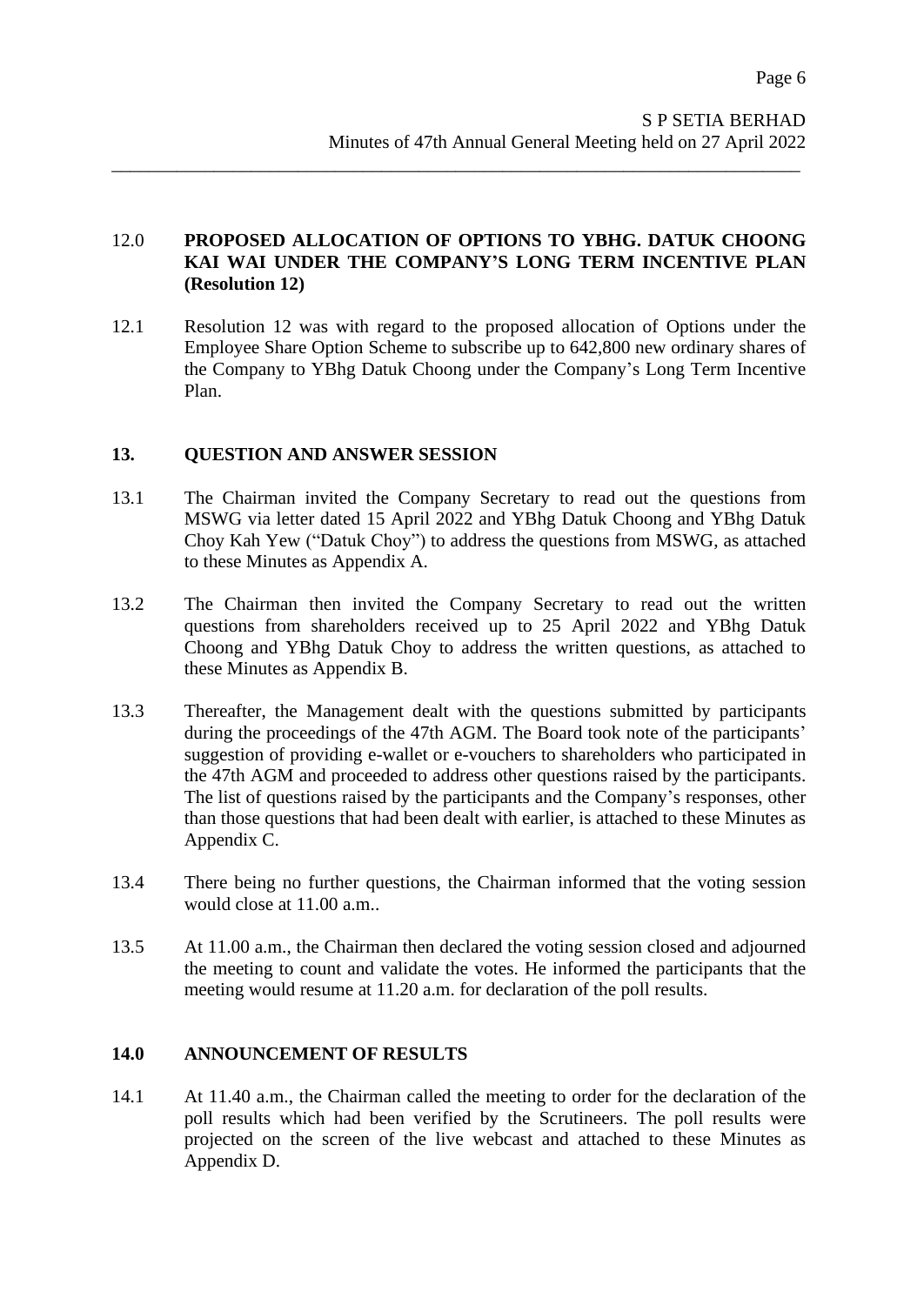## 14.2 **ORDINARY RESOLUTION**

**RE-ELECTION OF Y.A.M. TAN SRI DATO' SERI SYED ANWAR JAMALULLAIL**

[Resolution 1]

14.2.1 The Chairman declared that Resolution 1 was carried and that Y.A.M. Tan Sri Dato' Seri Syed Anwar Jamalullail be re-elected as a Director of the Company.

\_\_\_\_\_\_\_\_\_\_\_\_\_\_\_\_\_\_\_\_\_\_\_\_\_\_\_\_\_\_\_\_\_\_\_\_\_\_\_\_\_\_\_\_\_\_\_\_\_\_\_\_\_\_\_\_\_\_\_\_\_\_\_\_\_\_\_\_\_\_\_\_\_\_

## 14.3 **ORDINARY RESOLUTION**

**RE-ELECTION OF MR PHILIP TAN PUAY KOON** [Resolution 2]

14.3.1 The Chairman declared that Resolution 2 was carried and that Mr Philip Tan Puay Koon be re-elected as a Director of the Company.

## 14.4 **ORDINARY RESOLUTION**

**RE-ELECTION OF YBHG DATO' AZMI BIN MOHD ALI** [Resolution 3]

14.4.1 The Chairman declared that Resolution 3 was carried and that YBhg Dato' Azmi Bin Mohd Ali be re-elected as a Director of the Company.

#### 14.5 **ORDINARY RESOLUTION**

**RE-ELECTION OF YBHG DATUK CHOONG KAI WAI** [Resolution 4]

14.5.1 The Chairman declared that Resolution 5 was carried and that YBhg Datuk Choong Kai Wai be re-elected as a Director of the Company.

#### 14.6 **ORDINARY RESOLUTION**

**RE-ELECTION OF YBHG DATO' MERINA BINTI ABU TAHIR** [Resolution 5]

14.6.1 The Chairman declared that Resolution 5 was carried and that YBhg Dato' Merina Binti Abu Tahir be re-elected as a Director of the Company.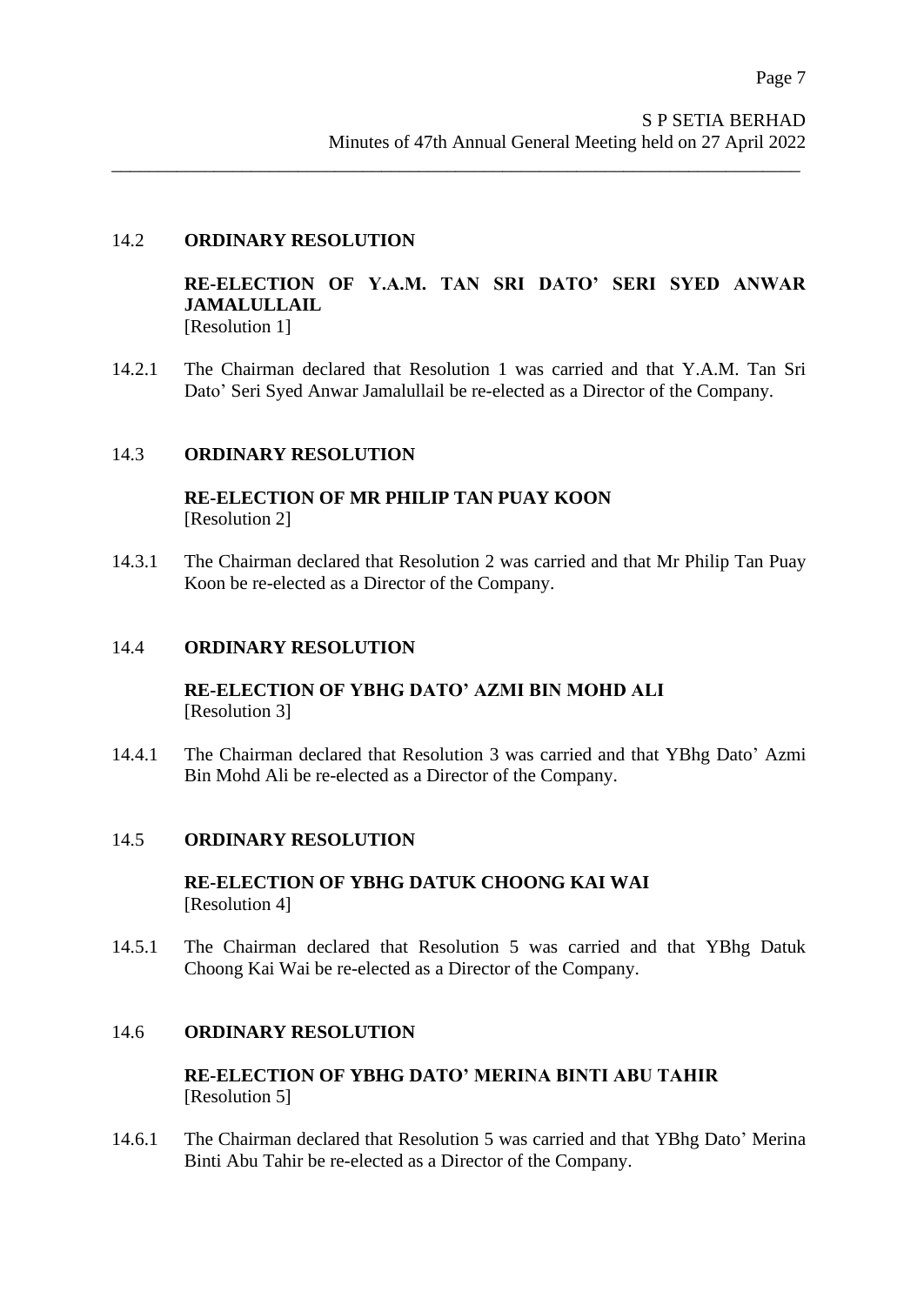#### 14.7 **ORDINARY RESOLUTION**

## **PAYMENT OF DIRECTORS' FEES FOR THE PERIOD FROM 28 APRIL 2022 UP TO THE DATE OF THE NEXT AGM OF THE COMPANY** [Resolution 6]

14.7.1 The Chairman declared that Resolution 6 was carried and that the payment of Directors' Fees amounting to RM50,000 per month for the Non-Executive Chairman and RM12,000 per month for each of the Non-Executive Directors for the period from 28 April 2022 up to the date of the next AGM of the Company, be approved.

\_\_\_\_\_\_\_\_\_\_\_\_\_\_\_\_\_\_\_\_\_\_\_\_\_\_\_\_\_\_\_\_\_\_\_\_\_\_\_\_\_\_\_\_\_\_\_\_\_\_\_\_\_\_\_\_\_\_\_\_\_\_\_\_\_\_\_\_\_\_\_\_\_\_

#### 14.8 **ORDINARY RESOLUTION**

**PAYMENT OF DIRECTORS' OTHER REMUNERATION AND BENEFITS TO THE NON-EXECUTIVE DIRECTORS FOR THE PERIOD FROM 28 APRIL 2022 UP TO THE DATE OF THE NEXT AGM OF THE COMPANY** [Resolution 7]

14.8.1 The Chairman declared that Resolution 7 was carried and that the payment of Directors' other remuneration and benefits for the period from 28 April 2022 up to the date of the next AGM of the Company amounting to approximately RM2,200,000, be approved.

#### 14.9 **ORDINARY RESOLUTION**

## **RE-APPOINTMENT OF AUDITORS** [Resolution 8]

14.9.1 The Chairman declared that Resolution 8 was carried and that Messrs Ernst & Young PLT, Chartered Accountants, the retiring auditors be re-appointed as auditors of the Company for the ensuing year and the Directors be authorised to fix their remuneration.

#### 14.10 **ORDINARY RESOLUTION**

**PROPOSED SHAREHOLDERS' MANDATE FOR RECURRENT RELATED PARTY TRANSACTIONS OF A REVENUE OR TRADING NATURE AS SPECIFIED IN SECTION 2.3.1 OF THE CIRCULAR TO SHAREHOLDERS DATED 29 MARCH 2022** [Resolution 9]

14.10.1 The Chairman declared that Resolution 9 was carried and that the resolution was passed as follows: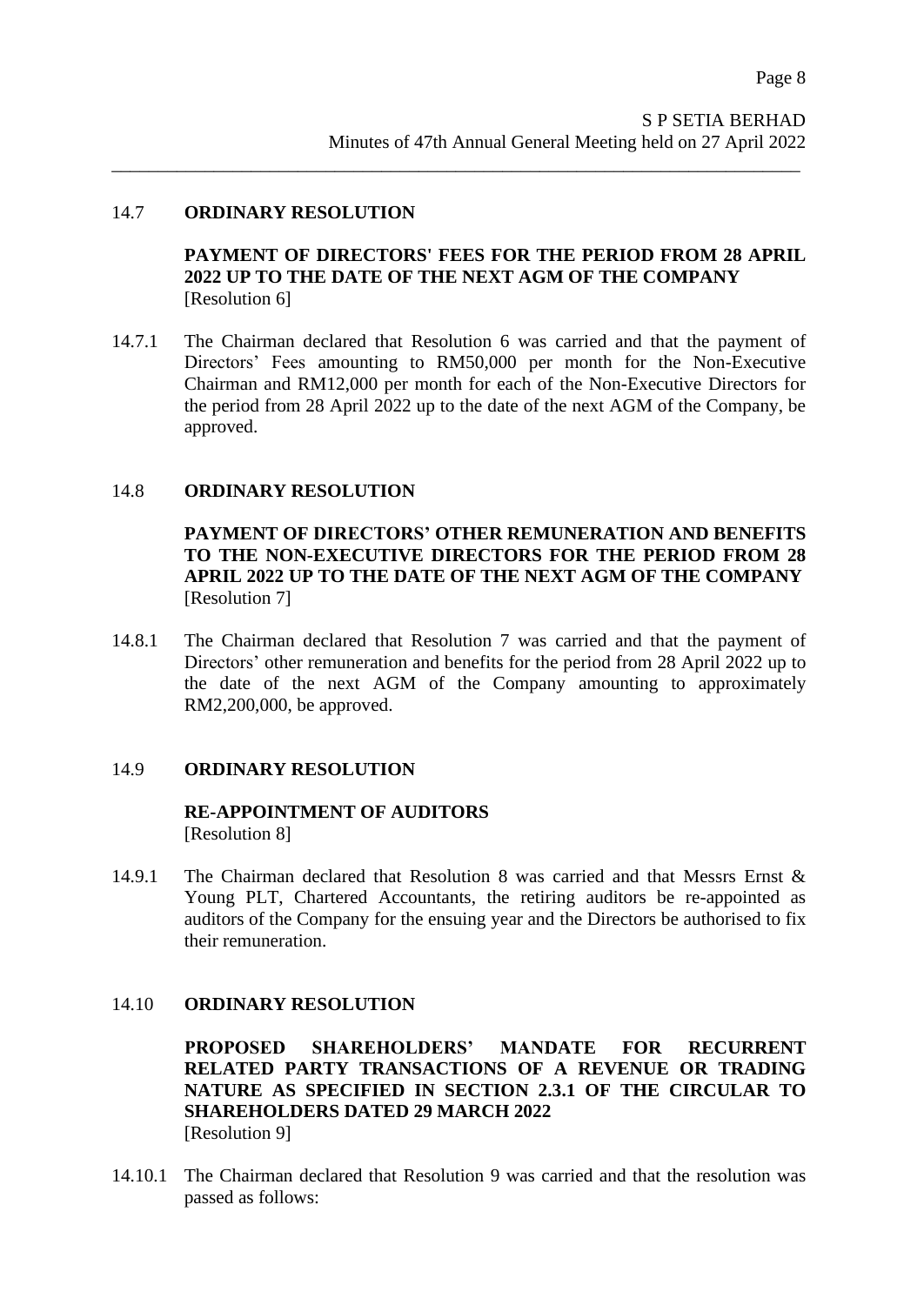"**THAT**, subject always to the Main Market Listing Requirements of Bursa Malaysia Securities Berhad, approval be and is hereby given to the Company and its subsidiaries ("S P Setia Group") to enter into and give effect to specified recurrent related party transactions of a revenue or trading nature of the S P Setia Group with specified classes of Related Parties (as defined in the Main Market Listing Requirements of Bursa Malaysia Securities Berhad and as specified in Section 2.3.1 of the Circular to Shareholders dated 29 March 2022) which are necessary for the day to day operations in the ordinary course of business and are carried out at arm's length basis on normal commercial terms of the S P Setia Group and on terms not more favourable to the Related Parties than those generally available to the public and are not detrimental to minority shareholders of the Company and such approval shall continue to be in force until:

\_\_\_\_\_\_\_\_\_\_\_\_\_\_\_\_\_\_\_\_\_\_\_\_\_\_\_\_\_\_\_\_\_\_\_\_\_\_\_\_\_\_\_\_\_\_\_\_\_\_\_\_\_\_\_\_\_\_\_\_\_\_\_\_\_\_\_\_\_\_\_\_\_\_

- (i) the conclusion of the next Annual General Meeting of the Company ("AGM") at which time it will lapse, unless by a resolution passed at the meeting, the authority is renewed;
- (ii) the expiration of the period within which the next AGM after the date it is required to be held pursuant to Section 340(2) of the Companies Act 2016 ("Act") (but shall not extend to such extension as may be allowed pursuant to Section 340(4) of the Act); or
- (iii) revoked or varied by resolution passed by the shareholders in a general meeting,

whichever is the earlier.

**AND THAT** authority be and is hereby given to the Directors of the Company to complete and do all such acts and things as they may consider necessary or expedient in the best interest of the Company (including executing all such documents as may be required) to give effect to the transactions contemplated and/or authorised by this Ordinary Resolution."

# 14.11 **ORDINARY RESOLUTION 10**

**PROPOSED RENEWAL OF THE AUTHORITY TO ALLOT AND ISSUE NEW ORDINARY SHARES IN THE COMPANY ("S P SETIA SHARES"), FOR THE PURPOSE OF THE COMPANY'S DIVIDEND REINVESTMENT PLAN ("DRP") THAT PROVIDES THE SHAREHOLDERS OF THE COMPANY ("SHAREHOLDERS") THE OPTION TO ELECT TO REINVEST THEIR CASH DIVIDEND IN NEW S P SETIA SHARES** [Resolution 10]

14.11.1 The Chairman declared that Resolution 10 was carried and that the resolution was passed as follows: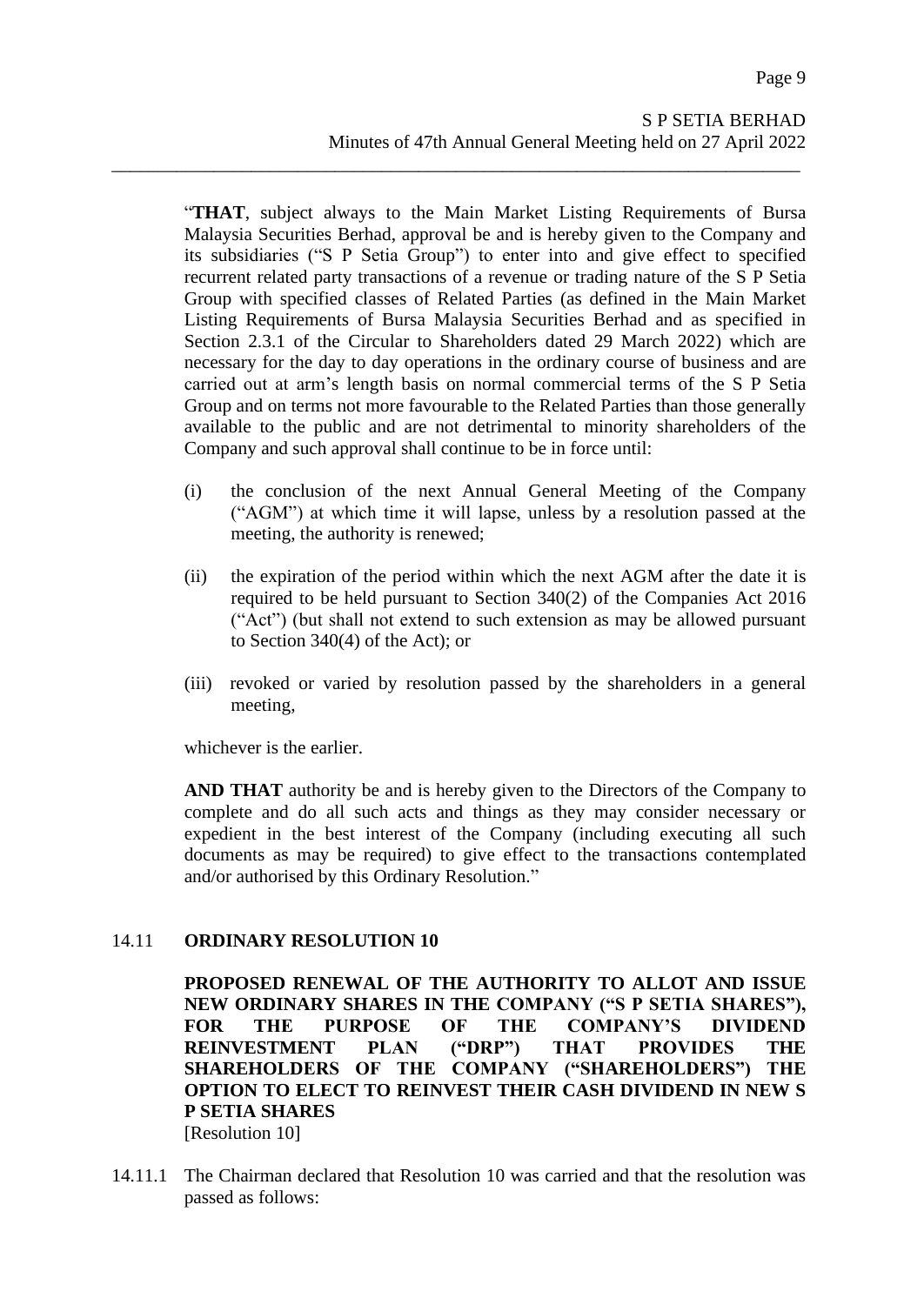"**THAT** pursuant to the DRP as approved by the Shareholders at the Extraordinary General Meeting held on 20 March 2014 and subject to the approval of the relevant regulatory authority (if any), approval be and is hereby given to the Company to allot and issue such number of new S P Setia Shares from time to time as may be required to be allotted and issued pursuant to the DRP upon such terms and conditions and to such persons as the Directors of the Company at their sole and absolute discretion, deem fit and in the interest of the Company PROVIDED THAT the issue price of the said new S P Setia Shares shall be fixed by the Directors at not more than ten percent (10%) discount to the adjusted five (5) market days volume weighted average market price ("VWAP") of S P Setia Shares immediately prior to the price-fixing date, of which VWAP shall be adjusted exdividend before applying the aforementioned discount in fixing the issue price of S P Setia Shares;

\_\_\_\_\_\_\_\_\_\_\_\_\_\_\_\_\_\_\_\_\_\_\_\_\_\_\_\_\_\_\_\_\_\_\_\_\_\_\_\_\_\_\_\_\_\_\_\_\_\_\_\_\_\_\_\_\_\_\_\_\_\_\_\_\_\_\_\_\_\_\_\_\_\_

**AND THAT** the Directors and the Secretary of the Company be and are hereby authorised to do all such acts and enter into all such transactions, arrangements, deeds, undertakings and documents as may be necessary or expedient in order to give full effect to the DRP with full power to assent to any conditions, modifications, variations and/or amendments as may be imposed or agreed to by any relevant authorities (if any) or consequent upon the implementation of the said conditions, modifications, variations and/or amendments, by the Directors as they, in their absolute discretion, deem fit and in the best interest of the Company."

# 14.12 **ORDINARY RESOLUTION 11**

# **PROPOSED PAYMENT TO THE FORMER INDEPENDENT NON-EXECUTIVE DIRECTOR ("INED") OF THE COMPANY ("PROPOSED PAYMENT")**

[Resolution 11]

14.12.1 The Chairman declared that Resolution 11 was carried and that the resolution was passed as follows:

> "**THAT** approval be and is hereby given for the payment of RM50,000 to the late Puan Noraini Binti Che Dan, former INED of the Company based on compassionate grounds due to COVID-19.

> **AND THAT** the Directors be authorised to complete and do all such acts and things as they may consider expedient or necessary (including executing such documents as may be required) to give effect to the Proposed Payment."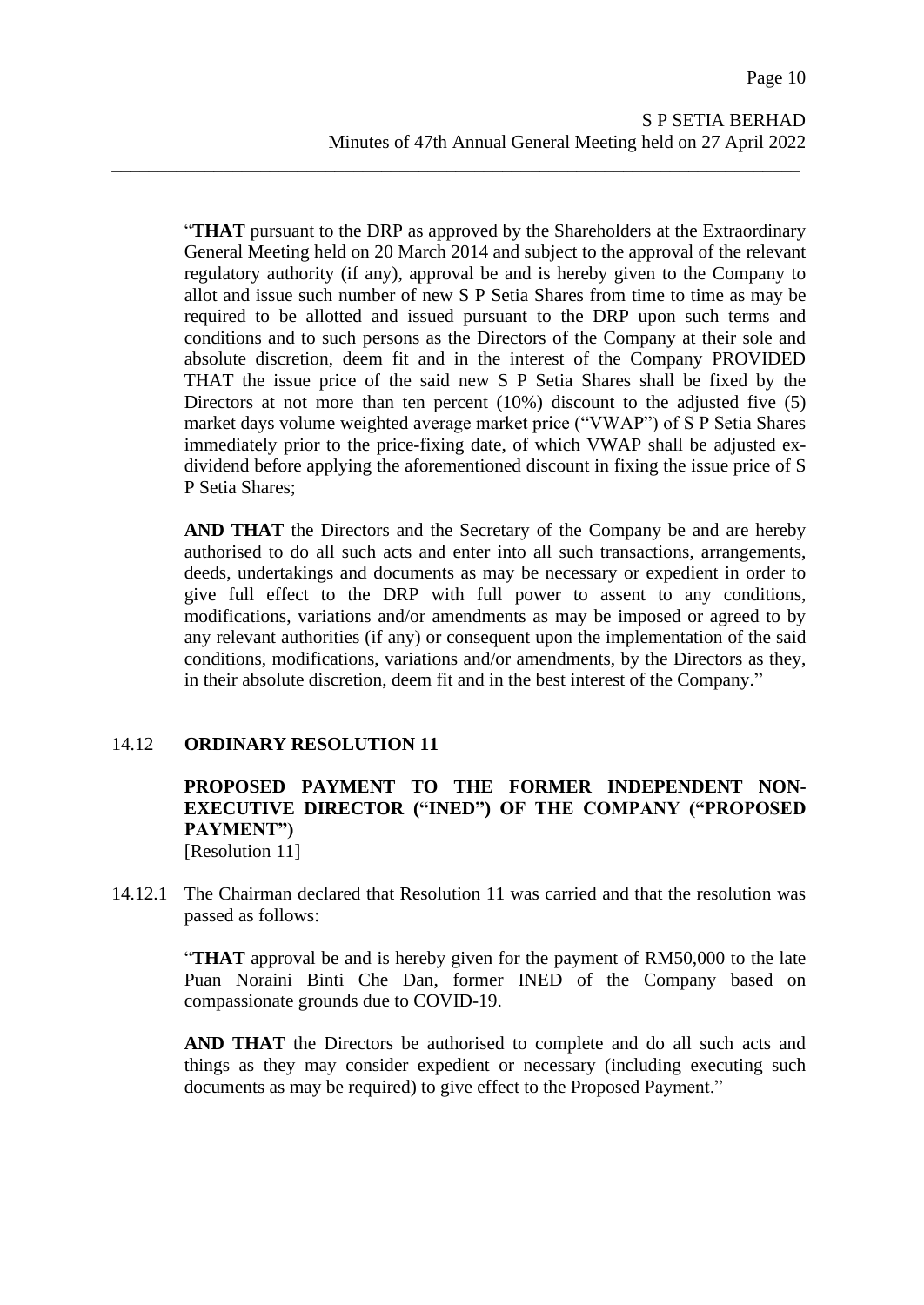#### 14.13 **ORDINARY RESOLUTION**

**PROPOSED ALLOCATION OF OPTIONS TO DATUK CHOONG KAI WAI UNDER THE COMPANY'S LONG TERM INCENTIVE PLAN ("LTIP") ("LTIP AWARD")** [Resolution 12]

14.13.1 The Chairman declared that Resolution 12 was carried and that the resolution was passed as follows:

\_\_\_\_\_\_\_\_\_\_\_\_\_\_\_\_\_\_\_\_\_\_\_\_\_\_\_\_\_\_\_\_\_\_\_\_\_\_\_\_\_\_\_\_\_\_\_\_\_\_\_\_\_\_\_\_\_\_\_\_\_\_\_\_\_\_\_\_\_\_\_\_\_\_

"**THAT** pursuant to the LTIP as approved by the shareholders of the Company at the Extraordinary General Meeting held on 28 February 2013, the Board (save for the Director for which the LTIP Award is to be awarded to) be and is hereby authorised at any time and from time to time to award and to grant to Datuk Choong Kai Wai, being the executive director of the Company, the LTIP Award which gives the executive director the right to subscribe for new ordinary shares in the Company ("S P Setia Shares") at a prescribed price upon the vesting of the options under the Employee Share Option Scheme under the LTIP, of up to an aggregate of 642,800 new S P Setia Shares, in accordance with the By-Laws of the LTIP.

**PROVIDED ALWAYS THAT** not more than ten percent (10%) of the new S P Setia Shares available under the LTIP at the point in time when the award is offered, be allocated to any individual employee and executive director of the Company and its subsidiaries (excluding subsidiaries which are dormant) who fulfils the criteria of eligibility for participation in the LTIP and who is awarded by a committee established to administer the LTIP ("Selected Person") who, either singly or collectively through persons connected (as defined in the Main Market Listing Requirements of Bursa Malaysia Securities Berhad) with the Selected Person, holds twenty percent (20%) or more of the total number of issued shares of the Company (excluding treasury shares, if any);

**AND** subject always to such terms and conditions and/or any adjustments which may be made in accordance with the provision of the By-Laws."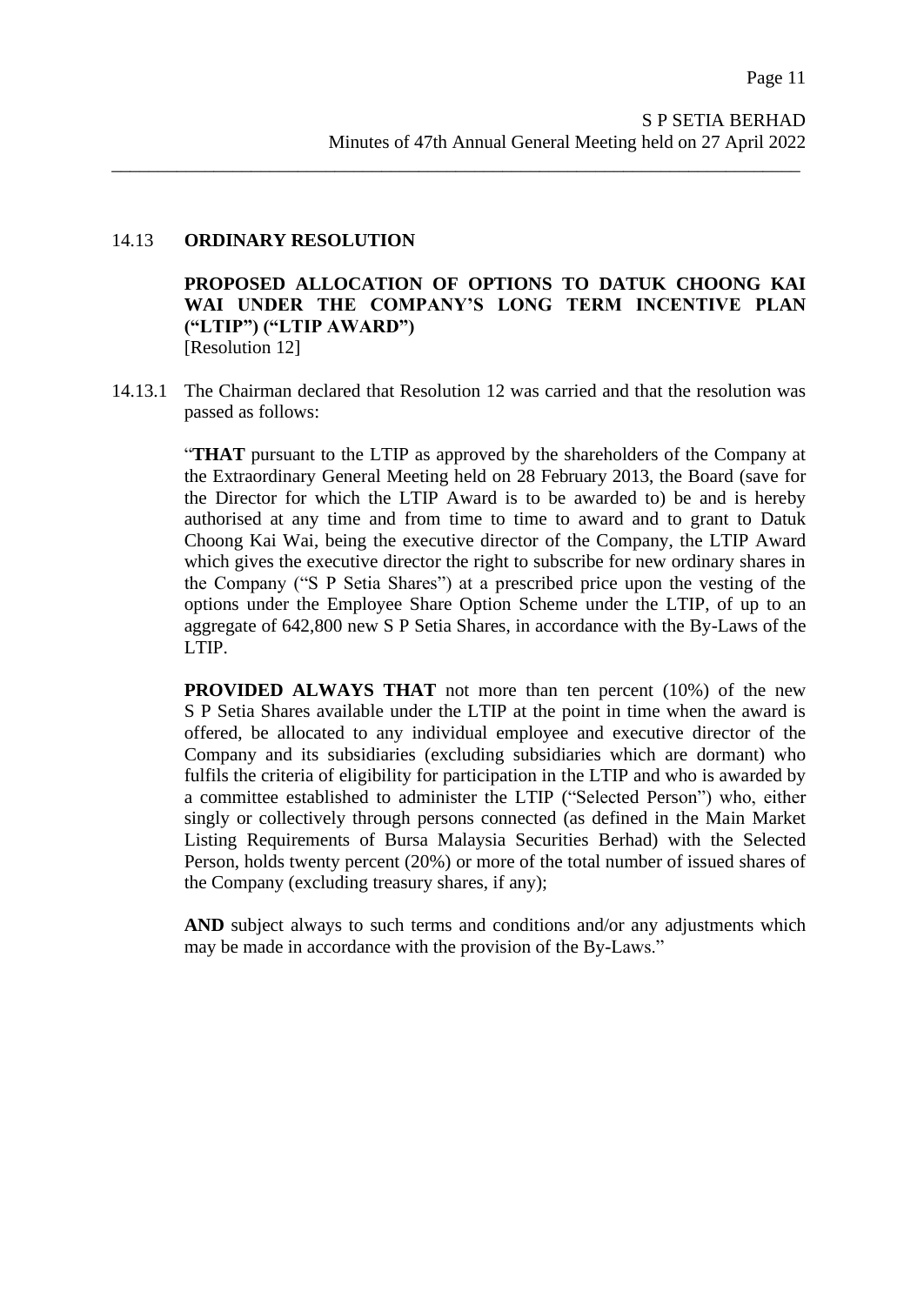# 15.0 **CLOSE OF MEETING**

15.1 There being no further business to discuss, the meeting closed at 11.45 a.m. with a vote of thanks to the Chairman.

\_\_\_\_\_\_\_\_\_\_\_\_\_\_\_\_\_\_\_\_\_\_\_\_\_\_\_\_\_\_\_\_\_\_\_\_\_\_\_\_\_\_\_\_\_\_\_\_\_\_\_\_\_\_\_\_\_\_\_\_\_\_\_\_\_\_\_\_\_\_\_\_\_\_

Signed as a correct record

....................................... CHAIRMAN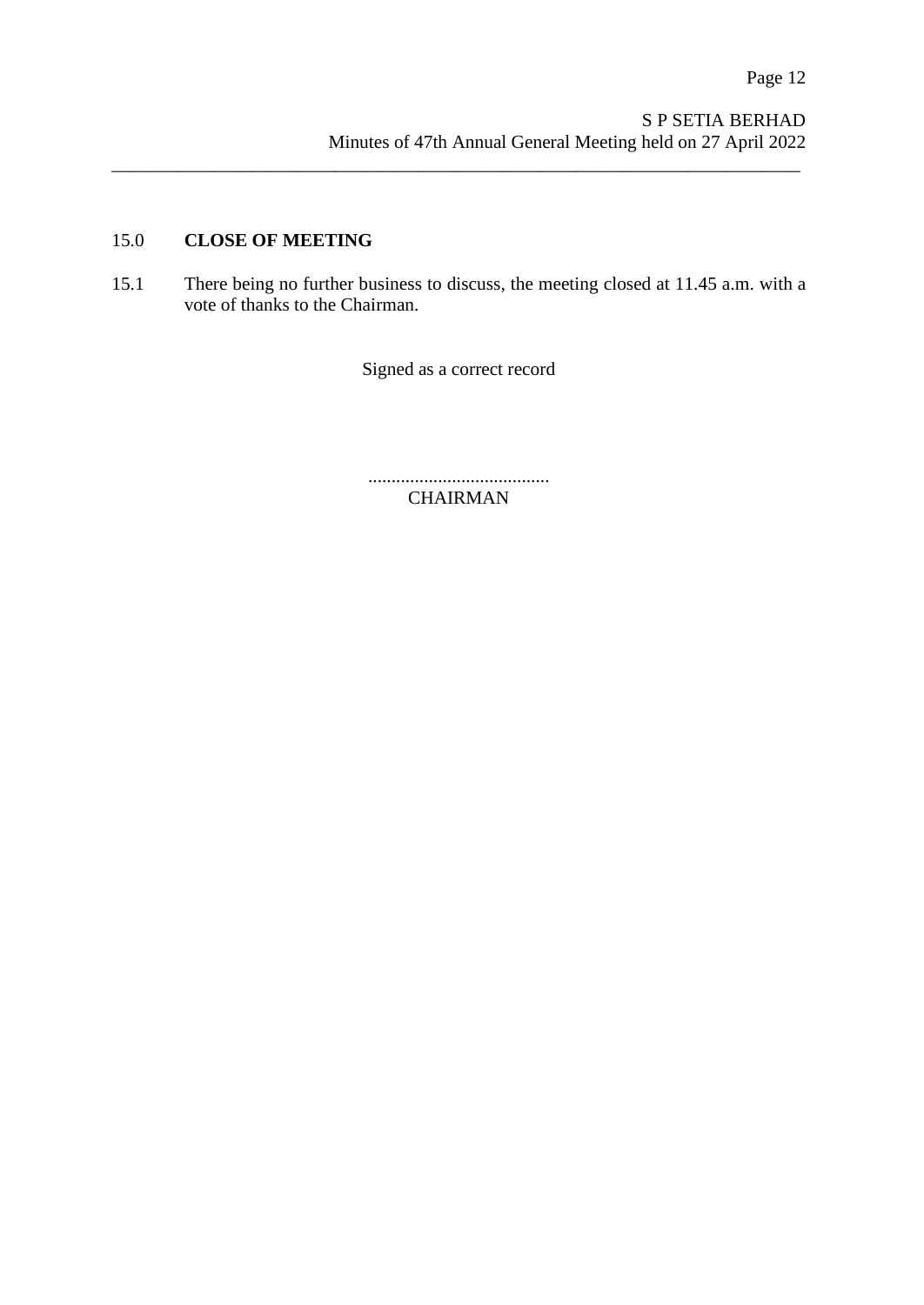| No. | <b>Questions</b>                                                                                                                                                                                                                                                                                                                                                                                                                                | <b>Answers</b>                                                                                                                                                                                                                                                                                                                                                                                                                                                                                                                                                                                                                               |
|-----|-------------------------------------------------------------------------------------------------------------------------------------------------------------------------------------------------------------------------------------------------------------------------------------------------------------------------------------------------------------------------------------------------------------------------------------------------|----------------------------------------------------------------------------------------------------------------------------------------------------------------------------------------------------------------------------------------------------------------------------------------------------------------------------------------------------------------------------------------------------------------------------------------------------------------------------------------------------------------------------------------------------------------------------------------------------------------------------------------------|
|     | <b>Operational and Financial Matters</b>                                                                                                                                                                                                                                                                                                                                                                                                        |                                                                                                                                                                                                                                                                                                                                                                                                                                                                                                                                                                                                                                              |
| 1.  | A strategic plot of 5.1-acre land has been identified in<br>Setia Eco Templer as the new site for S P Setia's maiden<br>integrated senior and assisted living facility. The new<br>facility is targeted to provide an alternative community-<br>based living to a new retirement generation.<br>[Page 72 of IR]                                                                                                                                 | In 2020, the World Bank reported that more than 7% of Malaysia's population<br>a)<br>was aged 65 and above. This is projected to double to 14% by 2044, making<br>Malaysia an aged society by then, and to reach 20% by 2056, a super-aged society.<br>Given the growing number in aging population in the country, there is market<br>demand for senior and assisted living facility.                                                                                                                                                                                                                                                       |
|     | What is the market demand for this senior and<br>a)<br>assisted living facility?<br>As this is a new business venture, how can the<br>b)<br>Company ensure that this senior and assisted living<br>will gain popularity?<br>When does the Company expect to launch this<br>c)<br>property project?<br>Please name the potential S P Setia townships in<br>d)<br>which the Company will launch the senior and<br>assisted living facility.       | We foresee demand for senior and assisted living facilities in our developments.<br>b)<br>Our market catchment also includes immediate surroundings and growth areas in<br>the vicinity.<br>With comprehensive planning and marketing, we expect to capture the demand<br>for this market.<br>It is expected to be launched within 5 years, subject to detailed planning and<br>$\mathbf{c})$<br>approvals by the authorities.<br>We have identified Setia Eco Templer and Setia Alam and our other townships<br>d)<br>with multi generation population as potential locations for senior living while<br>exploring other locations as well. |
| 2.  | S P Setia has diversified into the healthcare business in<br>2021 with the intention to operate an ambulatory care<br>centre at Setia City Residences in Setia Alam via strategic<br>partnership with Qualitas Medical Group Sdn Bhd.<br>[Page 6 of IR]<br>What is S P Setia's equity interest in this healthcare<br>a)<br>business venture with Qualitas Medical Group Sdn<br>Bhd?<br>When will the healthcare business start operating?<br>b) | S P Setia's would own 49% equity interest in Setia City Healthcare Sdn Bhd, the<br>a)<br>JV with Qualitas Medical Group Sdn Bhd.<br>It is planned to start operating in 4Q FY2022.<br>b)                                                                                                                                                                                                                                                                                                                                                                                                                                                     |

# **Appendix A - Responses to Minority Shareholders Watchdog Group's letter dated 15 April 2022**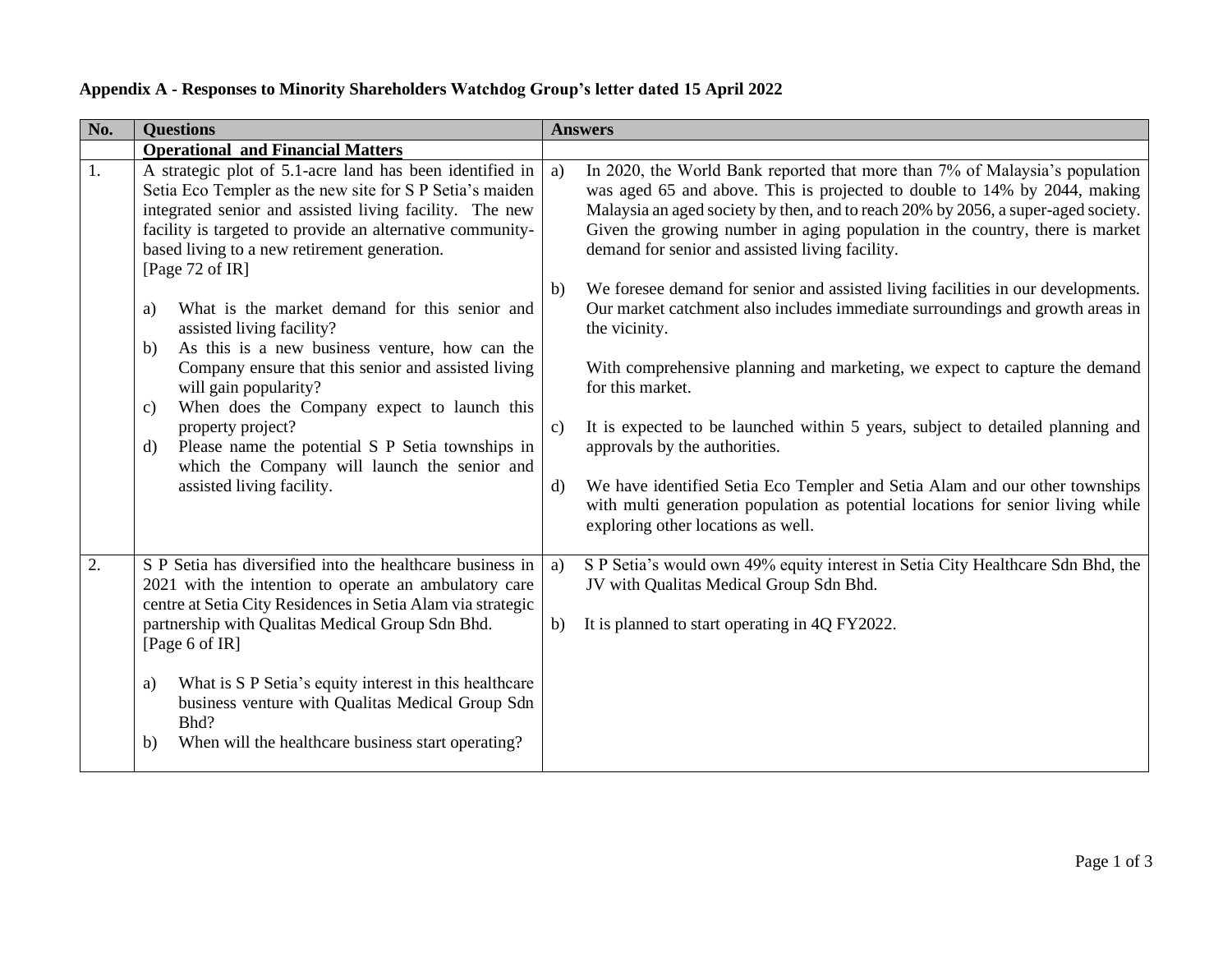|  | Appendix A - Responses to Minority Shareholders Watchdog Group's letter dated 15 April 2022 (Cont'd) |
|--|------------------------------------------------------------------------------------------------------|
|--|------------------------------------------------------------------------------------------------------|

| No.              | <b>Questions</b>                                                                                                                                                                                                                                                                                           |                    | <b>Answers</b>                                                                                                                                                                                                                                                                                                                                                                                                                                                                                                                                                                           |
|------------------|------------------------------------------------------------------------------------------------------------------------------------------------------------------------------------------------------------------------------------------------------------------------------------------------------------|--------------------|------------------------------------------------------------------------------------------------------------------------------------------------------------------------------------------------------------------------------------------------------------------------------------------------------------------------------------------------------------------------------------------------------------------------------------------------------------------------------------------------------------------------------------------------------------------------------------------|
| 3.               | Among the assets, the Company has sold a 960-acre plot<br>in Taman Pelangi Indah II in Johor, which in the<br>Company's post evaluation, was not ideal for<br>development. [Page 20 of IR]<br>What is the profit generated from the disposal of the<br>a)<br>land?<br>Who was the buyer of the land?<br>b) | a)                 | The buyer of the 960-acre plot in Taman Pelangi Indah II in Johor is Scientex<br>Quatari Sdn Bhd, which is a wholly owned subsidiary of Scientex Berhad. The<br>Group has yet to recognise any profit from this land disposal, as the land disposal<br>is still subject to the fulfilment of conditions precedent, chiefly being the approval<br>from the Economic Planning Unit. The disposal will complete in 3 different<br>phases / parcels successively in 2022, 2023 and 2024. The potential profit before<br>tax expected from this land disposal is approximately RM383 million. |
|                  | What is the financial impact to the Group arising<br>$\mathbf{c})$<br>from the disposal of a 6.75-acre plot in EcoLakes,<br>Vietnam, and a 2.21-acre parcel in Setia City in Setia<br>Alam, respectively?                                                                                                  | b)<br>$\mathbf{c}$ | The disposal of 2.21-acre parcel at Setia City in Setia Alam is also pending the<br>fulfilment of conditions precedent, chiefly being the approval from the Economic<br>Planning Unit. As such, the Group has yet to recognise any profit from this<br>disposal. The potential profit before tax expected from this sale is approximately<br>RM19 million.<br>Similarly, the disposal of 6.75-acre plot in EcoLakes Vietnam is also pending the                                                                                                                                          |
|                  |                                                                                                                                                                                                                                                                                                            |                    | fulfilment of certain condition precedent. Therefore, the Group has yet to<br>recognise any profit from this disposal. However, the disposal is potential to<br>contribute RM21 million profit before tax to the Group upon its completion.                                                                                                                                                                                                                                                                                                                                              |
| $\overline{4}$ . | An opportunity exists for the Group to provide logistics/e-<br>commerce storage areas in its townships as the Group has<br>ample land banks that are strategically located to be<br>turned into logistics/warehouse uses.                                                                                  | a)                 | The primary locations identified for our proposed logistics/e-commerce storage<br>area are in Setia Alaman(c. 400 acres) in Central region, and Tanjung Kupang<br>(c. 322 acres) in Johor.                                                                                                                                                                                                                                                                                                                                                                                               |
|                  | [Page 30 of IR]                                                                                                                                                                                                                                                                                            | $\mathbf{b}$       | We are in discussion with potential strategic partners and we plan to rollout by<br>end of FY2022.                                                                                                                                                                                                                                                                                                                                                                                                                                                                                       |
|                  | Where are the locations of its logistics/e-commerce<br>a)<br>storage areas?                                                                                                                                                                                                                                |                    |                                                                                                                                                                                                                                                                                                                                                                                                                                                                                                                                                                                          |
|                  | When does the Group plan to rollout of its<br>b)<br>logistics/e-commerce storage business?                                                                                                                                                                                                                 |                    |                                                                                                                                                                                                                                                                                                                                                                                                                                                                                                                                                                                          |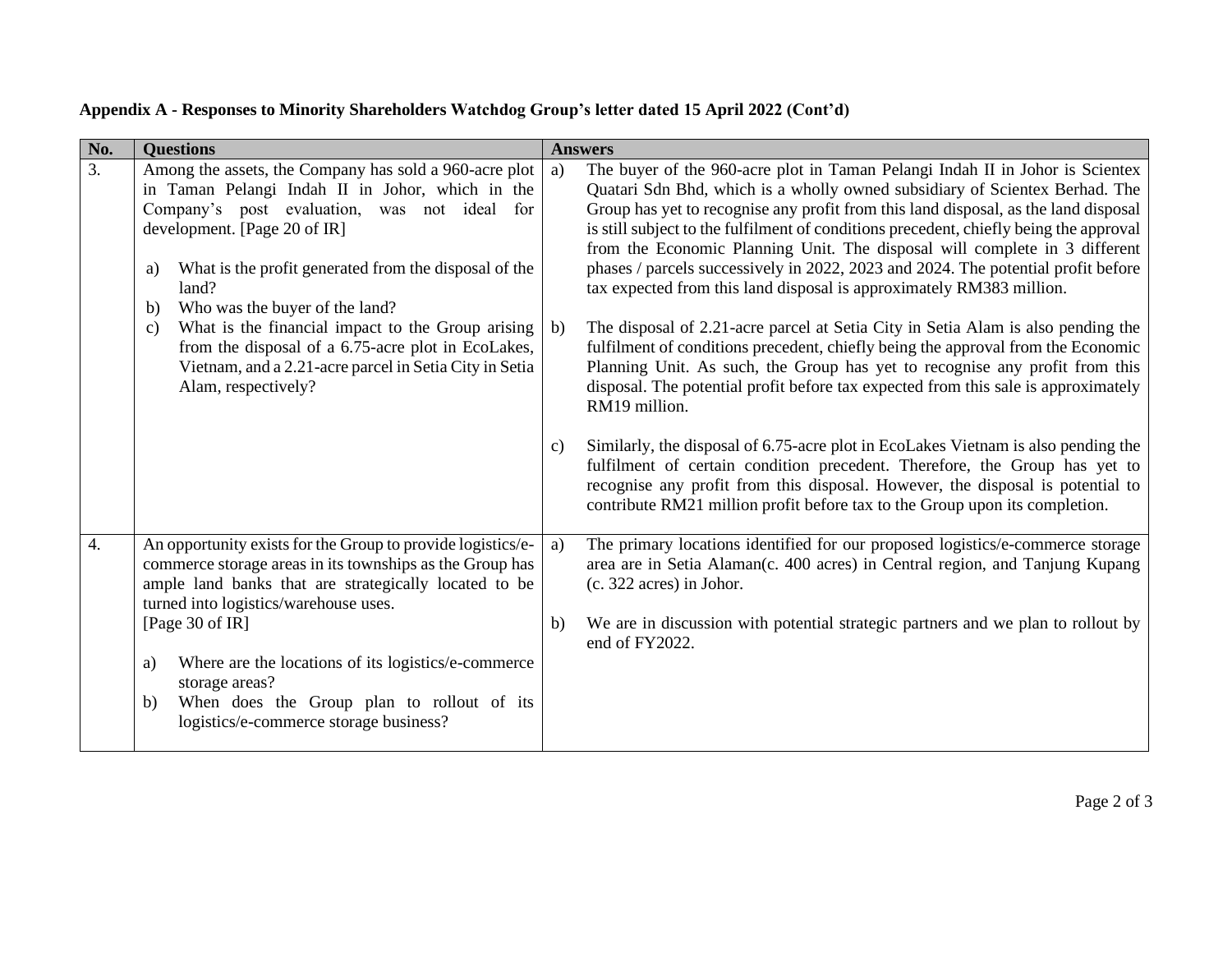| No. | <b>Questions</b>                                                                                                                                                                                                                                                                                                       |                                                                                                                                                                                                                                                                                                                                                                                     | <b>Answers</b>                                                                                                                                                                                      |                                       |                                                       |                                              |  |
|-----|------------------------------------------------------------------------------------------------------------------------------------------------------------------------------------------------------------------------------------------------------------------------------------------------------------------------|-------------------------------------------------------------------------------------------------------------------------------------------------------------------------------------------------------------------------------------------------------------------------------------------------------------------------------------------------------------------------------------|-----------------------------------------------------------------------------------------------------------------------------------------------------------------------------------------------------|---------------------------------------|-------------------------------------------------------|----------------------------------------------|--|
| 5.  | Lulu's Hypermarket and Departmental Store, one of the<br>leading hypermarkets in Middle East and North Africa<br>("MENA"), is the main anchor tenant in Setia City Mall<br>occupying 150,000 sq ft.<br>[Page 39 of $IR$ ]                                                                                              | The Lulu's Hypermarket and Departmental Store is on a 3-year tenancy term, plus<br>a)<br>7 auto renewals of 3 years tenancy term (in aggregate 24 years) with agreed raise.<br>The tenancy commenced from December 2020. The average annual gross and net<br>yield from the tenancy with Lulu's Hypermarket and Department Store are<br>approximately 6.18% and 0.61% respectively. |                                                                                                                                                                                                     |                                       |                                                       |                                              |  |
|     | What is the expected gross and net rental yield from<br>a)<br>Lulu's Hypermarket and Departmental Store?<br>What is the lease period with Lulu's Hypermarket<br>b)<br>and Departmental Store?                                                                                                                          | $\mathbf{b}$                                                                                                                                                                                                                                                                                                                                                                        | LuLu's is an anchor tenant for the new phase and is expected to be a catalyst that<br>helps draw higher footfall to the expanded mall with 1,175,000 square feet of net<br>lettable area.           |                                       |                                                       |                                              |  |
| 6.  | Completed properties stated at a net realisable value was<br>RM247.8 million in FY2021 as compared to RM276.4<br>million in FY2020. [Page 260 of IR]                                                                                                                                                                   |                                                                                                                                                                                                                                                                                                                                                                                     | There was no further write down of inventories in FY2021. The initial cost and net<br>realisable value (NRV) of the relevant inventories as at 31 December 2020, as follows:                        |                                       |                                                       |                                              |  |
| a)  | What was the initial value of the completed<br>properties prior to the written-down to their net<br>realisable value in FY2021?                                                                                                                                                                                        |                                                                                                                                                                                                                                                                                                                                                                                     | Project                                                                                                                                                                                             | <b>Initial</b><br>Cost<br>(RM<br>mln) | <b>Written</b><br>down in<br><b>FY2020</b><br>(RMmln) | Written<br>down in<br><b>NRV</b><br>(RM mln) |  |
|     | Where are the locations and values respectively of<br>b)<br>completed properties that were written down to net<br>realisable value as at FY2021?<br>Is there a potential for a further write down to the net<br>c)<br>realisable value of the completed properties as of<br>February 2022? If yes, what is the amount? |                                                                                                                                                                                                                                                                                                                                                                                     | Setia Sky 88<br>(in Johor Bahru)                                                                                                                                                                    | 385.7                                 | 137.3                                                 | 248.4                                        |  |
|     |                                                                                                                                                                                                                                                                                                                        |                                                                                                                                                                                                                                                                                                                                                                                     | Setia Sky Vista<br>(in Penang)                                                                                                                                                                      | 30.3                                  | 2.3                                                   | 28.0                                         |  |
|     |                                                                                                                                                                                                                                                                                                                        |                                                                                                                                                                                                                                                                                                                                                                                     | <b>Total</b>                                                                                                                                                                                        | 416.0                                 | 139.6                                                 | 276.4                                        |  |
|     |                                                                                                                                                                                                                                                                                                                        |                                                                                                                                                                                                                                                                                                                                                                                     | The Group sold some of these inventories during the year in FY2021, hence amount<br>reduced to RM247.8 million as at FYE2021. We do not expect any further write down<br>of these completed stocks. |                                       |                                                       |                                              |  |

## **Appendix A - Responses to Minority Shareholders Watchdog Group's letter dated 15 April 2022 (Cont'd)**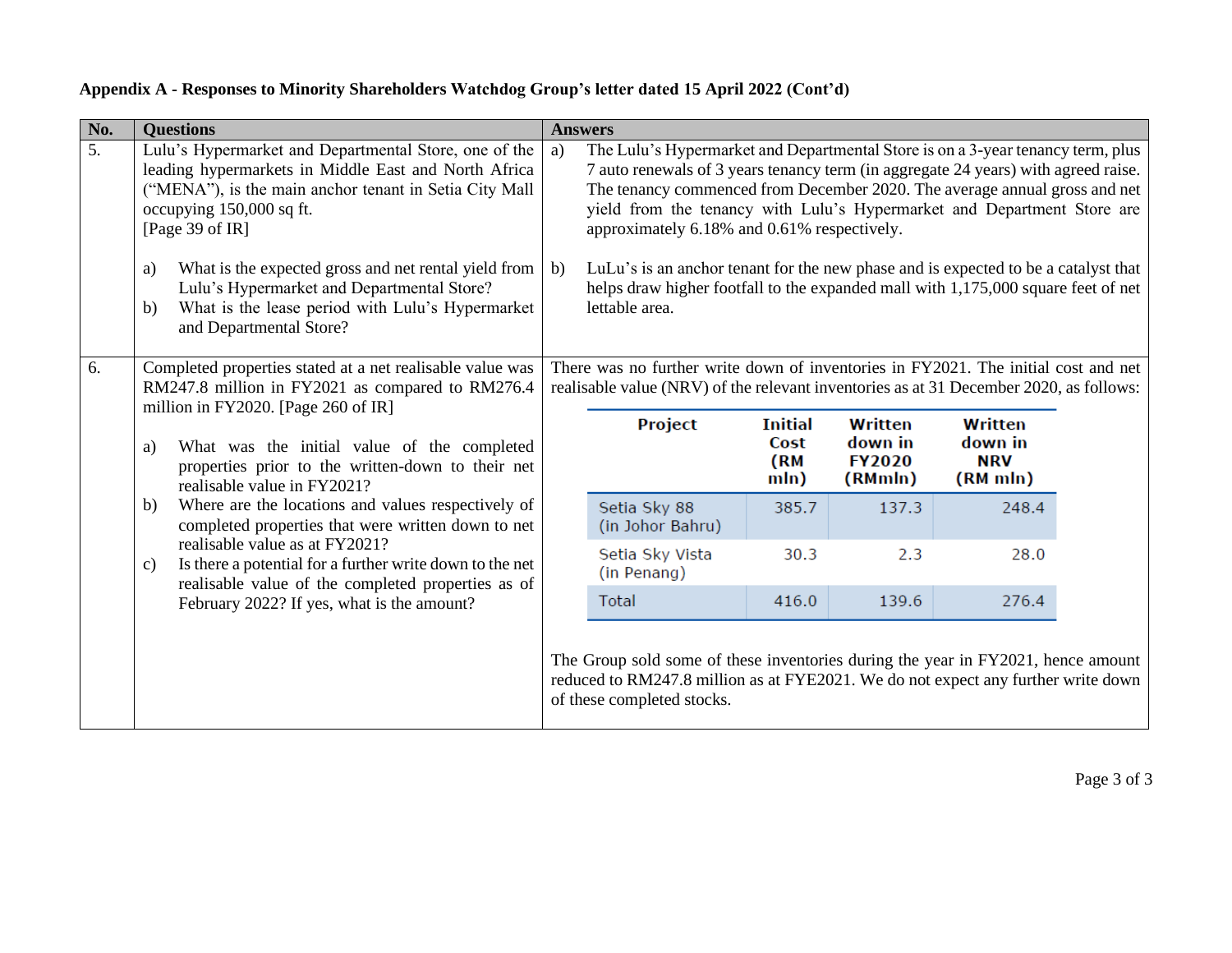# **Appendix B - Responses to questions submitted up to 25 April 2022**

# **Ordinary shareholders**

| No. | <b>Name of Shareholder</b> | <b>Questions</b>                                                                                                                                                                                                                                                                                                                                                                                                                                                                                                                           | <b>Answers</b>                                                                                                                                                                                                                                                                                                                                                                                                                                                                                                                                                                                                                                                                                                                                                                                                         |
|-----|----------------------------|--------------------------------------------------------------------------------------------------------------------------------------------------------------------------------------------------------------------------------------------------------------------------------------------------------------------------------------------------------------------------------------------------------------------------------------------------------------------------------------------------------------------------------------------|------------------------------------------------------------------------------------------------------------------------------------------------------------------------------------------------------------------------------------------------------------------------------------------------------------------------------------------------------------------------------------------------------------------------------------------------------------------------------------------------------------------------------------------------------------------------------------------------------------------------------------------------------------------------------------------------------------------------------------------------------------------------------------------------------------------------|
| 1.  | WONG YOOK LOON             | With Malaysia to transition to endemic phase of<br>1.<br>Covid-19 on April 1, what is the management's view<br>on the 2022's outlook? Will the company's 2022<br>performance and profit margin affected by the rise of<br>raw materials (steel, cement, bricks) and possibly<br>stagflation?<br>Malaysia government has decided not to continue<br>2.<br>HOC campaign in 2022. How this will affect<br>company's business outlook in 2022? What are the<br>measures taken by the company to boost sales<br>momentum in the absence of HOC? | The transition to endemic phase is certainly good news to many<br>industries, including the property industry. Most importantly, it<br>mitigates the disruption of MCO. The progress into endemic<br>phase should be positive to the overall economic outlook.<br>Construction contracts and building material procurements are<br>largely secured before the project phases are launched. Thus, new<br>material costs are largely factored in the pricing and design<br>strategy, thus had been mitigated so far.<br>The HOC campaign was very successful, had enabled the industry<br>to clear a lot of stocks, and had served its intended objective<br>well. The Group will continue to focus on landed properties from<br>its matured, amenities and infrastructure ready townships to<br>sustain sales momentum. |
| 2.  | WONG YOOK LOON             | What is SPSETIA's direction when comes to providing a<br>clean & sustainable living environment to customers while<br>meeting company's ESG targets? For example, now electric<br>vehicles (EV) are gaining popularity due to Malaysia<br>government's initiative towards carbon neutral by 2050. Do<br>SPSETIA current (under-construction) and future products<br>(landed projects or high-rise projects) support EV charging<br>stations/points? How the MOU between SPSETIA and<br>TNB dated 12/4/2022 can achieve this target?        | Setia's development philosophy is Live, Learn, Work, Play and<br>being the leading developer in Malaysia, emphasis on clean and<br>sustainable living has always been our key focus.<br>Our eco-themed series have embedded biodiversity as well as<br>energy and water saving elements. Overall, Setia has adopted best<br>practices in our business process and development including the<br>adoption of ESG initiatives.<br>The collaboration with Tenaga Nasional Berhad (TNB) will<br>provide renewable energy solutions by supplying solar panels in<br>our future developments and the residential units will be designed<br>to support Energy Vehicle (EV) charger installation. This is in<br>line with propelling Malaysia towards its pledge of achieving<br>carbon neutrality by year 2050.                |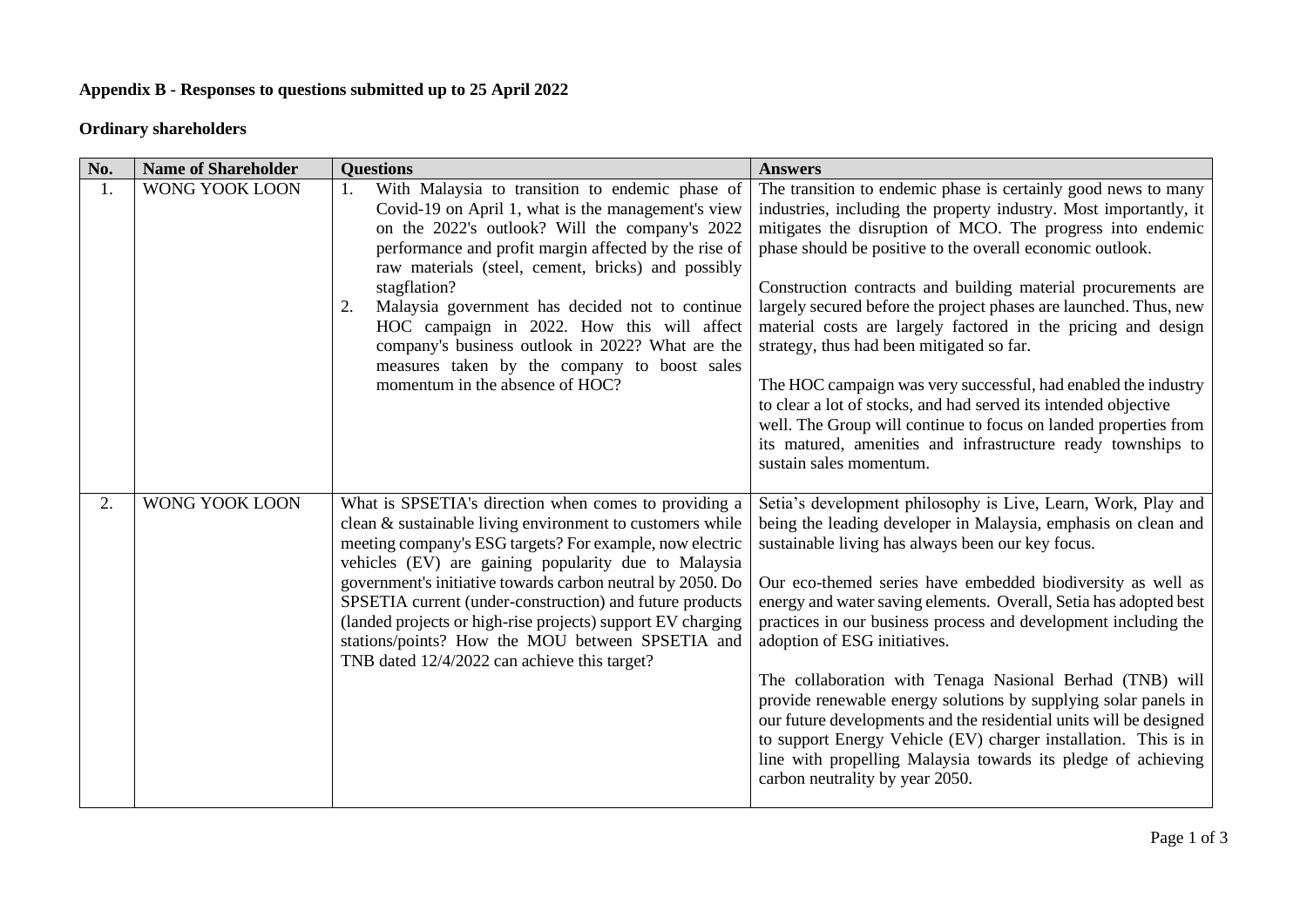# **Appendix B - Responses to questions submitted up to 25 April 2022 (cont'd)**

# **Ordinary shareholders**

| No. | <b>Name of Shareholder</b> | <b>Questions</b>                                                                                                                                                                                                                                                                                                                                                                                                                                                                                                         | <b>Answers</b>                                                                                                                                                                                                                                                                                                                                                                                                                                                                                                                                                                                                                                                                                                                                                                                 |
|-----|----------------------------|--------------------------------------------------------------------------------------------------------------------------------------------------------------------------------------------------------------------------------------------------------------------------------------------------------------------------------------------------------------------------------------------------------------------------------------------------------------------------------------------------------------------------|------------------------------------------------------------------------------------------------------------------------------------------------------------------------------------------------------------------------------------------------------------------------------------------------------------------------------------------------------------------------------------------------------------------------------------------------------------------------------------------------------------------------------------------------------------------------------------------------------------------------------------------------------------------------------------------------------------------------------------------------------------------------------------------------|
| 3.  | NG GHIM ENG                | What are the action plans taken or in the pipeline to<br>1.<br>ramp up the performance of the Company as Malaysia<br>enters into the Endemic phase?<br>How far up the scale is SP Setia in terms of ESG<br>2.<br>Compliance? What are the active steps taken towards<br>full compliance within the set timelines?<br>What is the impact of rising raw material costs versus<br>3.<br>budgeted development costs in the Company's<br>ongoing projects? How will it affect the bottomlines<br>going forward?<br>Thank you. | The Group has been gearing up for the targeted migration from<br>pandemic to endemic in 2022. Sales operations and marketing<br>activities in general will be conducted via hybrid method; both<br>online and physical presence. These practices provide options to<br>cater for individual buyer's preference.<br>S P Setia has engaged a consultant to help us in the establishment<br>of Setia ESG roadmap/blueprint/policies for the next 3 years,<br>which includes setting targets to be cascaded group wide. It is in<br>line with Bursa Malaysia and Malaysian Code on Corporate<br>Governance (MCCG) requirement.<br>Construction contracts and building material procurements are<br>largely secured before the project phases are launched. Thus this<br>has been mitigated so far. |
| 4.  | WONG YOOK LOON             | How Cukar Makmur will affect SP SETIA's profit and<br>potential dividend payout?                                                                                                                                                                                                                                                                                                                                                                                                                                         | Prosperity tax is chargeable on entity which have chargeable<br>income exceeding RM100 million in YA2022, at the following<br>rates:<br>24% on the first chargeable income of RM100 million;<br>(i)<br>33% on the remaining chargeable income.<br>(ii)<br>As this Prosperity tax is taxable at individual company level,<br>individually<br>subsidiary<br>companies'<br>operational<br>our<br>PBT/chargeable income are not expected to be more than RM100<br>million.                                                                                                                                                                                                                                                                                                                         |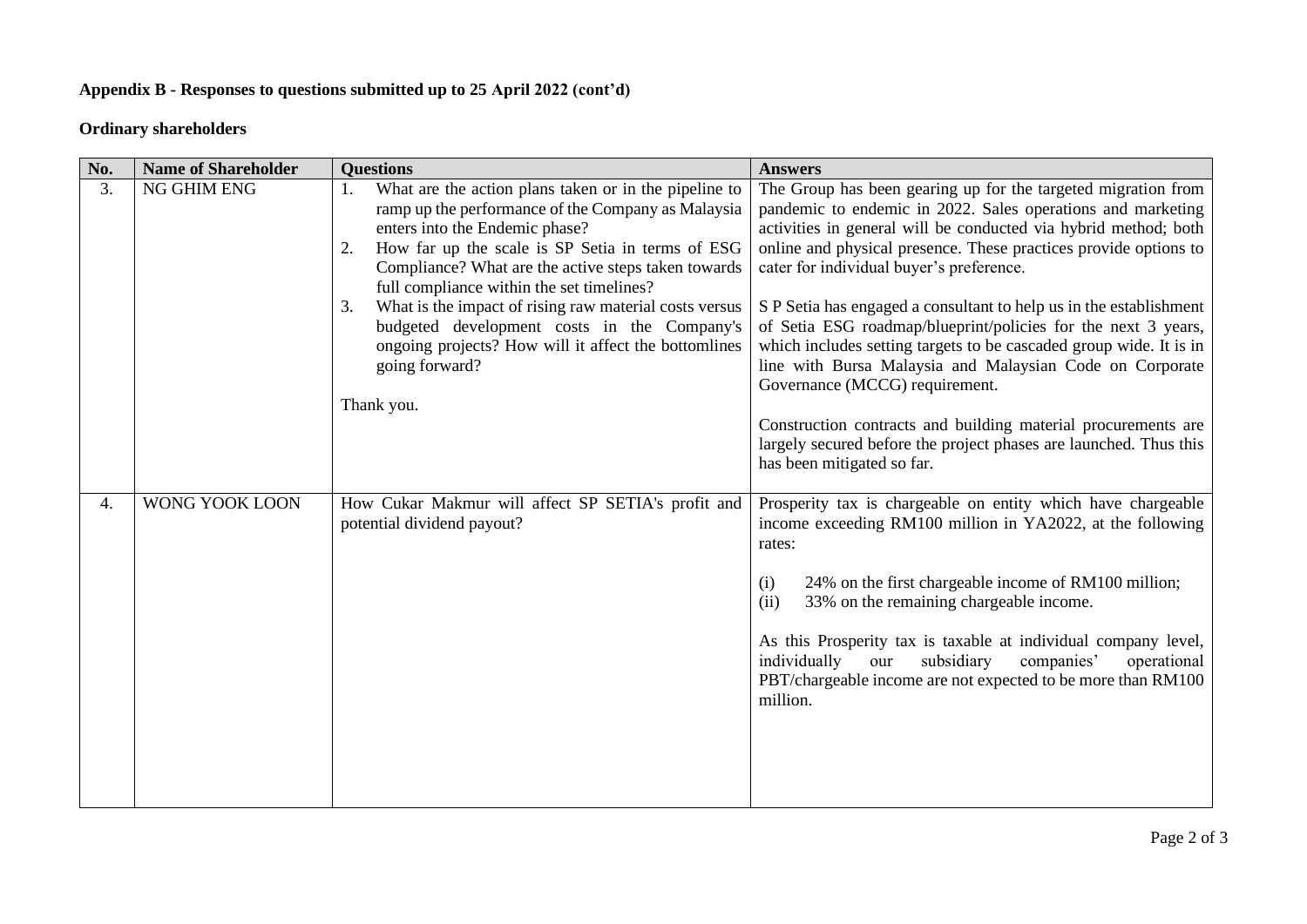# **Appendix B - Responses to questions submitted up to 25 April 2022 (cont'd)**

# **Ordinary shareholders**

| No. | <b>Name of Shareholder</b> | <b>Questions</b> | <b>Answers</b>                                                                                                                                                                                                                                                                      |
|-----|----------------------------|------------------|-------------------------------------------------------------------------------------------------------------------------------------------------------------------------------------------------------------------------------------------------------------------------------------|
|     |                            |                  | However, the contracted sale of 960 acres of land at Taman<br>Pelangi Indah II JB, at the price of RM518m in May 2021<br>(announced on 7 May 2021), may attract the prosperity tax in<br>YA2022. Based on our initial assessment, the prosperity tax<br>exposure is c. RM7 million. |

### **Holders of Redeemable Convertible Preference Shares**

| No. | <b>Name of Shareholder</b> | <b>Ouestions</b>                                                                           | <b>Answers</b> |
|-----|----------------------------|--------------------------------------------------------------------------------------------|----------------|
|     | <b>CHEAH YEW BOON</b>      | I humbly request BOD to give eWallet or eVoucher to The Board has taken of the suggestion. |                |
|     |                            | minority shareholders as a token of appreciation. I believe                                |                |
|     |                            | the token sum is small, manageable & within annual                                         |                |
|     |                            | budgeted expenses.                                                                         |                |
|     |                            |                                                                                            |                |

### **Holders of Class B Redeemable Convertible Preference Shares**

| No. | <b>Name of Shareholder</b> | <b>Questions</b>                                           | <b>Answers</b>                                                |
|-----|----------------------------|------------------------------------------------------------|---------------------------------------------------------------|
|     | WONG NGAN KUAN             | In 2023, there will be a step-up of 1% for the coupon rate | The Management is inclined to redeem the RCPS-i B, subject to |
|     |                            | of spsetia-pb. Will the management redeem and refinance    | the relevant approval and arrangement to be put in place.     |
|     |                            | the preference shares or will you pay the additional 1%?   |                                                               |
|     |                            |                                                            |                                                               |